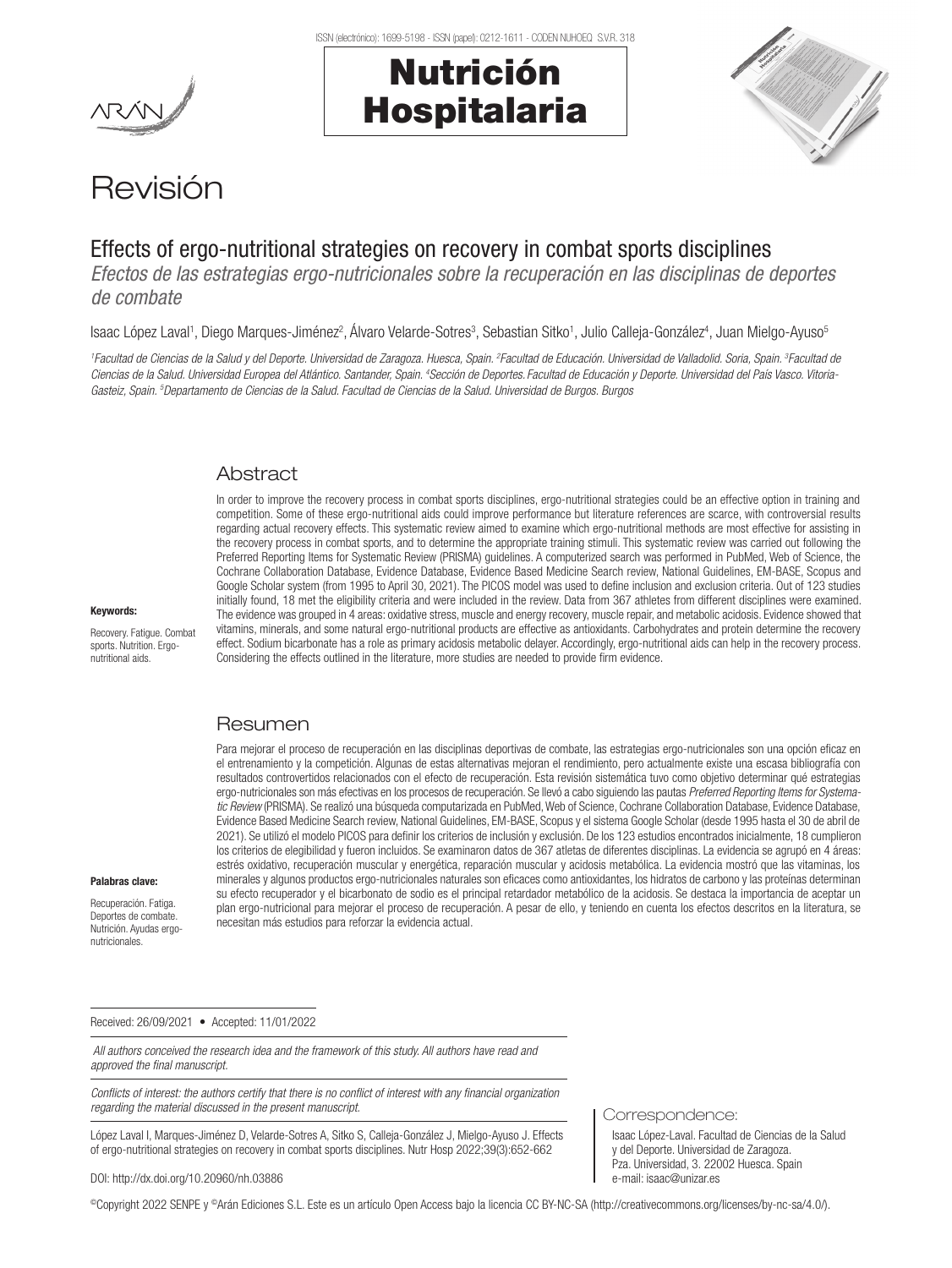#### **INTRODUCTION**

Combat sports (CS) are old traditional sports that have been solidly established worldwide. Boxing, mixed martial arts, wrestling, judo, taekwondo, kickboxing, karate, and jiu-jitsu are the main disciplines that have been researched (1). In order to maintain a highly competitive level in these disciplines, the development of diverse performance factors such as aerobic and anaerobic capacities, and an optimal level of power and strength are required (2). Although it is true that performance improvement through physical condition, and technical and tactical training are key in CS, some aspects such as the biomechanical aspects, pharmacological methods, nutritional ingredients, psychological techniques, and different recovery tools must be considered in the complex road to success (3).

Recovery is regarded as a multifactorial process that can be enhanced by different intervention strategies (4). Among them, nutritional aids are considered an important option within this restorative process (5). In fact, ergo-nutritional aids are considered a nutritional ingredient or practice that could improve exercise performance capacity and training adaptations, or enhance recovery from an exercise bout or competition (6). The specific metabolic requirements within the discipline are an important aspect to be considered as they determine the preferred nutritional aid. CS are characterized by a great number of high-intensity movements and short breaks that are insufficient for a complete recovery during the different rounds that compose said bouts (7). This high intensity that is typical of CS disciplines markedly increases acute metabolic and oxidative stress, and much in the same way also produces muscle damage and increased physiological stress. This situation will produce energetic substrate deficiencies and a need to buffer the intracellular H<sup>+</sup> generated by exertion. Accordingly, the capacity to recover not only between efforts but also between fights remains crucial to adequately perform in these sport disciplines (8).

According to the American College of Sport Medicine, Academy of Nutrition and Dietetics and Dietitians of Canada, adequate and well-chosen nutritional strategies are necessary for optimal performance across different scenarios in competitive sports (9,10).

Over the last 5 decades sport nutrition has been rapidly evolving and several ergo-nutritional aids have been researched for different purposes; before competition (e.g., pre-exercise fueling), during competition (e.g., fluid intake and carbohydrate feeding), and in the recovery from competition or post-competition (e.g., carbohydrate or protein feeding to promote muscle recovery) (11). However, the cost/benefit ratio of an ergo-nutritional plan must be weighed before application (4).

The current scientific literature has proposed several ergo-nutritional options to be used by CS practitioners: antioxidants, creatine, alkaline water, carbohydrates and proteins, β-alanine or β-hydroxy-β-methylbutyrate, among others. Although some of these ergo-nutritional aids could promote recovery, to the best of the authors' knowledge there is a lack of scientific bibliography,

[Nutr Hosp 2022;39(3):652-662]

and some controversy exists regarding the results related to the real recovery effect in CS (3). Given the relevance of ergo-nutritional strategies in CS, this systematic review aimed to review the scientific literature to examine which ergo-nutritional methods are the most frequently used by CS athletes, and to determine the appropriate dosage for each one.

#### MATERIALS AND METHODS

#### LITERATURE SEARCH STRATEGIES

This systematic review focused on different ergo-nutritional strategies used in CS as well as on their most effective dose and timing of administration. It was carried out following the Preferred Reporting Items for Systematic Review (PRISMA) guidelines (12). A structured search was performed in different sources of high-quality information in the field of health sciences using the following information databases: Medline (PubMed), Web of Science (WOS), the Cochrane Collaboration Database, Cochrane Library, Evidence Database (PEDro), Evidence Based Medicine (EBM) Search review, National Guidelines, EM-BASE, Scopus, and Google Scholar system. This allowed to guarantee a complete bibliographic support and enabled us to identify all relevant studies on this topic. The search strategy ended on April 30, 2021. Search terms included a mix of medical subject headings (MeSH) and free-text words for key concepts related to ergo-nutrition in CS. The keywords used in the next equation of the search were: "combat sports," "recovery," "nutrition" "fatigue," and "ergogenic aids". The following specific search strategy was applied: antioxidants [MeSH Terms] OR "antioxidants"[All Fields]) AND combat sports [MeSH Terms] OR "combat sports"[All Fields]) AND caffeine [MeSH Terms] OR "caffeine"[All Fields]) AND combat sports [MeSH Terms] OR "combat sports"[All Fields]) AND creatine supplementation [MeSH Terms] OR "creatine supplementation"[All Fields]) AND combat sports [MeSH Terms] OR "combat sports"[All Fields]) AND carbohydrates supplementation [MeSH Terms] OR "carbohydrates supplementation "[All Fields]) AND combat sports [MeSH Terms] OR "combat sports"[All Fields]) AND protein supplementation [MeSH Terms] OR "protein supplementation "[All Fields]) AND combat sports [MeSH Terms] OR "combat sports"[All Fields]) AND alkaline water AND bicarbonate [MeSH Terms] OR "alkaline water AND bicarbonate"[All Fields]) AND combat sports [MeSH Terms] OR "combat sports"[All Fields]) AND beta alanine [MeSH Terms] OR "beta alanine"[All Fields]) AND combat sports [MeSH Terms] OR "combat sports"[All Fields]) AND beta hydroxy beta methylbutyrate [MeSH Terms] OR " beta hydroxy beta methylbutyrate "[All Fields]) AND combat sports [MeSH Terms] OR "combat sports"[All Fields]). Through this equation relevant articles related to the use of ergogenic aids in CS were obtained. No filters were used to increase the power of the analysis in relation to the athletes' level and age. The specific filters "performance enhancement" and "rapid weight loss" were applied to not determine the recovery effect.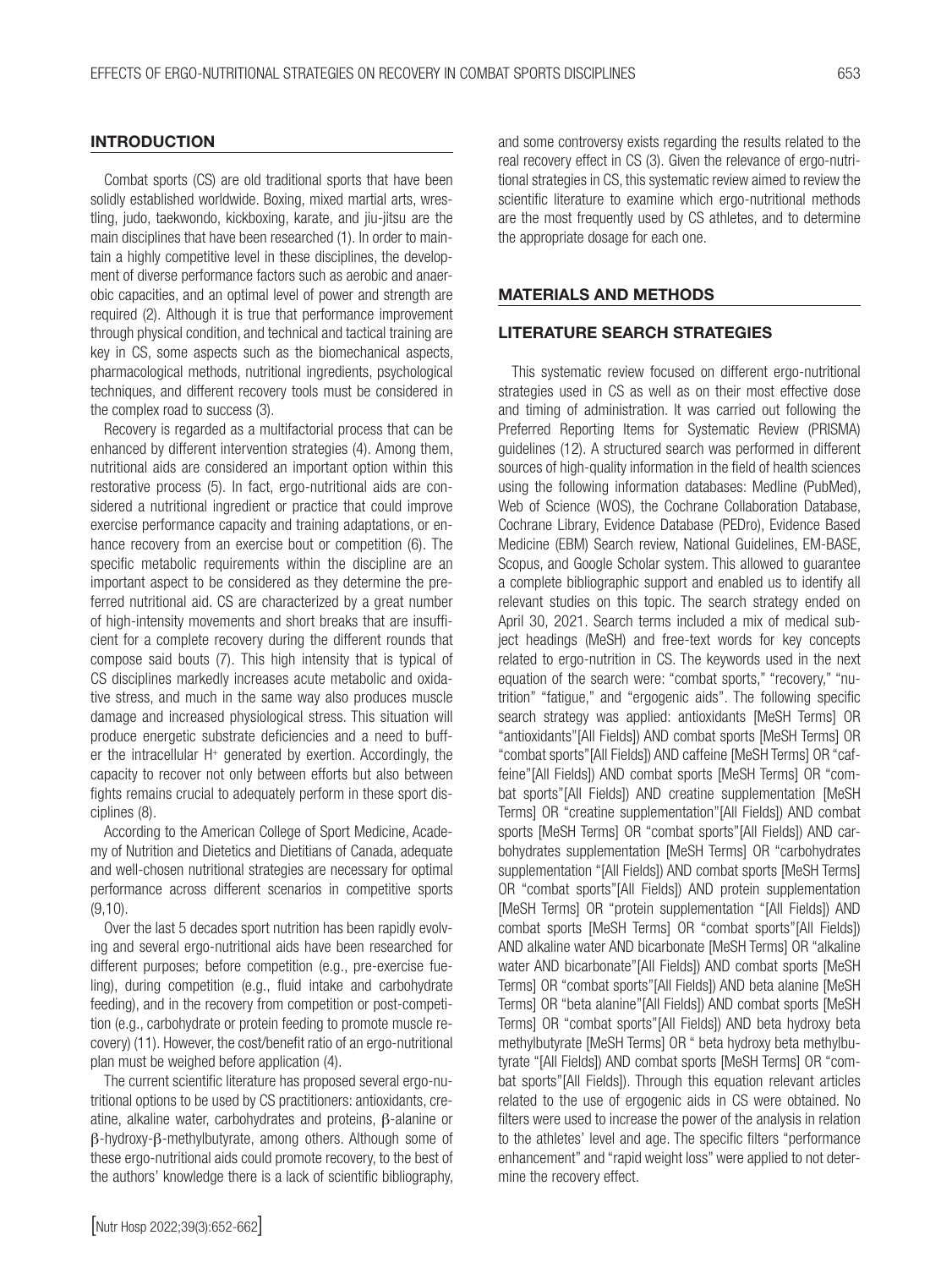#### INCLUSION AND EXCLUSION CRITERIA

The search strategy was determined using the PICOS model to define inclusion and exclusion criteria that were relevant to this review (13). P (population): "CS athletes", I (intervention): "ergo-nutritional supplementation", C (comparison): "ergo-nutritional supplementation group, different ergo-nutritional strategies versus placebo group or ergo nutritional supplementation in the same group comparing baseline versus post-intervention", O (outcome): "acute post-exercise response or evolution after ergo-nutritional strategies with recovery effect", and S (study design): "single, double-blind or randomized design".

In this systematic review the studies included had to respond to all of the following criteria: (i) participants were men and women and elite or amateur fighters from the following disciplines: boxing, mixed martial arts, wrestling, judo, taekwondo, kickboxing, karate and jiu-jitsu; (ii) participants used some form of ergo nutritional supplementations according to the classification of the Australian Institute (14); (iii) the effects of ergo nutritional aids were compared to an identical experimental situation such as the ingestion of placebo, to a different nutritional protocol in the same CS training group or in the same CS group, to the same nutritional protocol comparing baseline and final outcomes; (iv) articles examined the recovery effects of supplementation; (v) study designs were randomized, double-blind, and placebo-controlled or same group pre and post comparisons. The exclusion criteria included the following: (i) studies that were performed for clinical purposes or therapeutic use; (ii) studies related to performance enhancement; (iii) studies carried out in rapid weight loss moments or 48h before the fight and (iv) other CS that were not considered in this review.

Once the inclusion criteria and exclusion criteria were applied to each study, the data concerning the study source (including the authors and the year of publication), the study design, the administration of the supplement (dose and time), the sample size, and the characteristics of the participants (level, race and sex) were extracted independently by two authors (IL-L and AV) using a spreadsheet (Microsoft Inc, Seattle, WA, USA). Subsequently, disagreements were resolved by discussion until a consensus or third-party adjudication (DM) was reached.

## STUDY SELECTION

Two authors identified papers through database searching (IL-L and AV). Only original articles written in English and published in peer-reviewed journals were considered for inclusion in this systematic review. Accordingly, abstracts, non-peer-reviewed papers and book chapters were excluded. Titles and abstracts of scientific publications identified by the search strategy were screened for a subsequent full-text review and were cross-referenced to identify duplicates. Moreover, the references sections of all relevant articles were also examined applying the snowball strategy (15). All trials assessed for eligibility and classified as relevant were retrieved, and their full text was peer-reviewed (IL-L and AV). Based on the information of the full-text reports, inclusion and exclusion criteria were used to select the trials eligible for inclusion in this systematic review. Disagreements were resolved through discussions among 3 authors (IL-L, AV and DM).

#### DATA EXTRACTION

Once inclusion and exclusion criteria were applied, study data were extracted independently by 2 authors (IL-L and AV). The following data were extracted from each paper: study source (author/s and year of publication); sample (level of activity or sports discipline, age, gender and number of participants); intervention (type of ergo nutritional supplementation, administration protocol, source from which it was obtained) and physiological outcomes that were measured.

## RISK OF BIAS ASSESSMENT

Trials with unclear or inadequate methodological quality may be associated with risk of bias when compared to trials using adequate methodology (16). This bias may lead to either an overestimation or underestimation of the true effect, so it is imperative to carefully consider the potential limitations of the included studies in order to obtain reliable conclusions. Following the Cochrane Handbook for Systematic Reviews of Interventions (17), two authors (IL-L and AV) independently assessed the risk of bias in the included studies using the assessment criteria defined in the protocol. Eventual differences in the risk of bias of trials were resolved by discussion with a third-party evaluator (DM) in order to reach consensus. In the Cochrane Risk of Bias tool, the following sources of bias were included and divided into different domains, defined as: 1) selection bias (items: random sequence generation, allocation concealment), 2) performance bias (blinding of participants and personnel), 3) detection bias (blinding of outcome assessment), 4) attrition bias (incomplete outcome data), 5) reporting bias (selective reporting), and 6) other bias (other sources of bias). The assessment of the risk of bias was characterized as low risk (plausible bias unlikely to seriously alter the results), unclear risk (plausible bias that raises some doubts about the results), or high risk (plausible bias that seriously weakens confidence in the results).

#### RESULTS

### SEARCH STRATEGY

The literature search provided a total of 209 articles related to the selected descriptors. Also, 5 that were not found initially for full-text analysis were included for relevance. A total of 214 were certificated through database search and other sources. After removing duplicates, 91 studies were screened. After the application of eligibility criteria 73 were excluded as they were related only to performance capacity or rapid weight loss moments. Eighteen met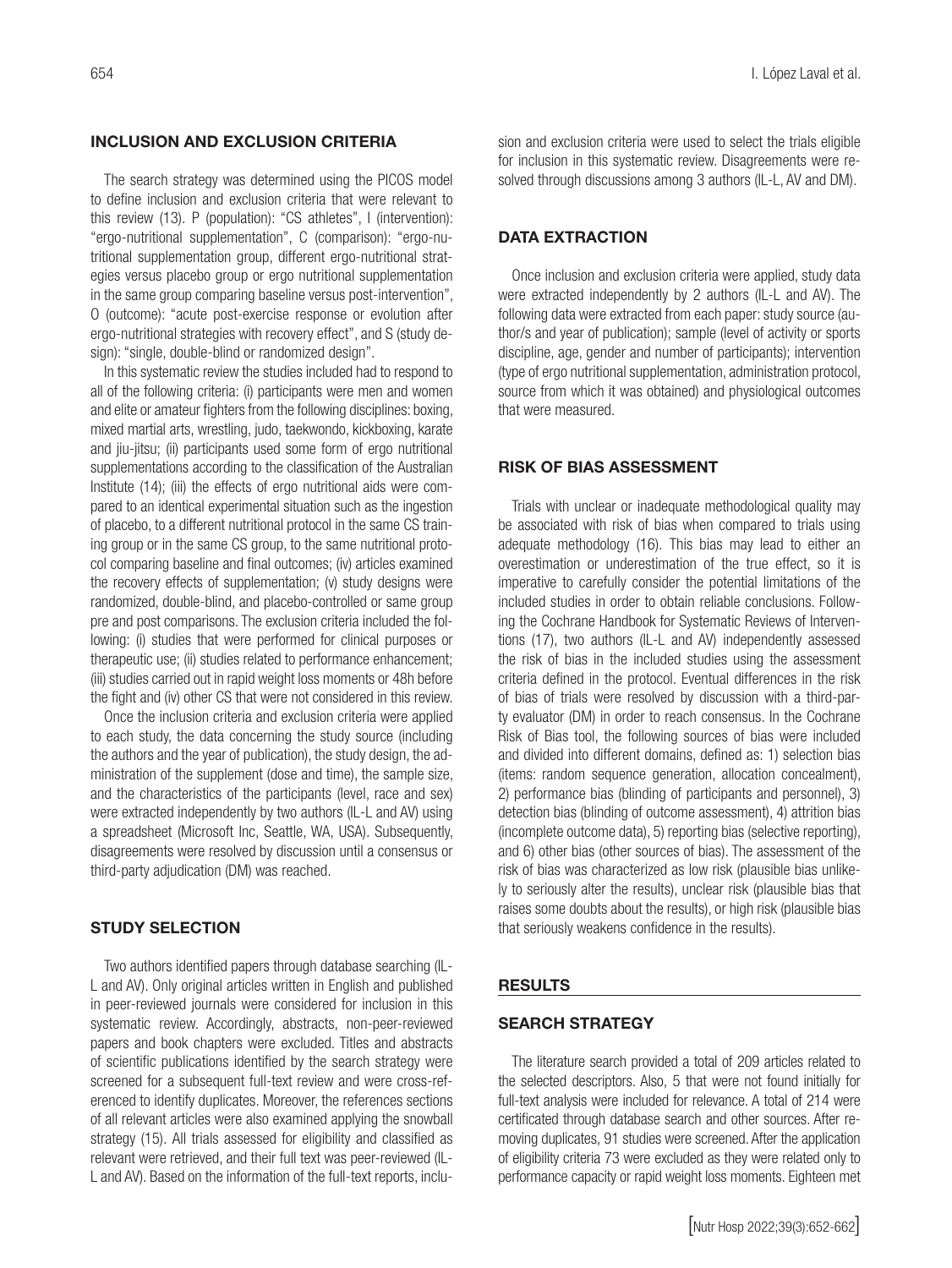all the inclusion/exclusion criteria and showed a real recovery effect in their conclusions. All of them were also suggested by the third researcher. Consequently, 18 studies met the previously defined inclusion criteria and were included in the systematic review (Fig. 1)

### SAMPLE CHARACTERISTICS

Sample characteristics are shown in table I. The total sample consisted of 367 participants ( $n = 336$  males;  $n = 31$  females) (18-35). All studies were performed using adult populations except 3 of them in which part of the sample was composed by underage participants (20,28,31). In relation to the CS disciplines, 6 studies were about judo (19,22,24,26,32,34), 3 about taekwondo (18,21,28), 2 about jiu-jitsu (27-30), 3 about wrestling (20,23,31), 2 about boxing (29,35), and in 2 of them the sample was described as CS athletes (25-33). As regards the sample's level, 5 studied world-class or Olympic athletes (18,27,32,34,35), 3 studied elite or national-level athletes (19,28,31), 2 studied trained or well-trained athletes (23,33), 2 studied amateur and university level athletes (21-29), and finally 5 studies described the sample without specifying performance level (20,22,24-26,30).

#### ERGO-NUTRITIONAL STRATEGIES

The sources about the recovery effect in the CS field were varied, and all of them were grouped into 4 general effects (Table I); i) vitamins and minerals for health maintenance and stress delaying effects (18-20,21); ii) carbohydrates for energy contribution and glycogen replenishment; iii) protein for muscle repair, homeostasis maintenance and effective supercompensation (26,27); and iv) ergogenic aids for the maintenance of an optimal state of metabolic alkalosis (28-31,34,35).

#### RISK OF BIAS

Details for all sources of bias, divided into different domains, are presented in figure II and figure III.

#### **DISCUSSION**

In order to minimize the risk of injury and to enhance the recovery process, nutritional strategies could be effective to enhance the recovery rates that are necessary during multiple competing periods characterized by several practices per day(4). CS fighters and performance staff must be knowledgeable, and they should be able to choose the best nutritional strategy for each process involved in CS competition or training (36). Despite the variety of disciplines that compose CS and the different studies that have analyzed the effect of ergo-nutritional strategies on recovery enhancement, to the best of the authors' knowledge there have been no reviews related to the status of the different ergo-nutritional strategies as recovery tools.



Figure 1. PRISMA flow diagram.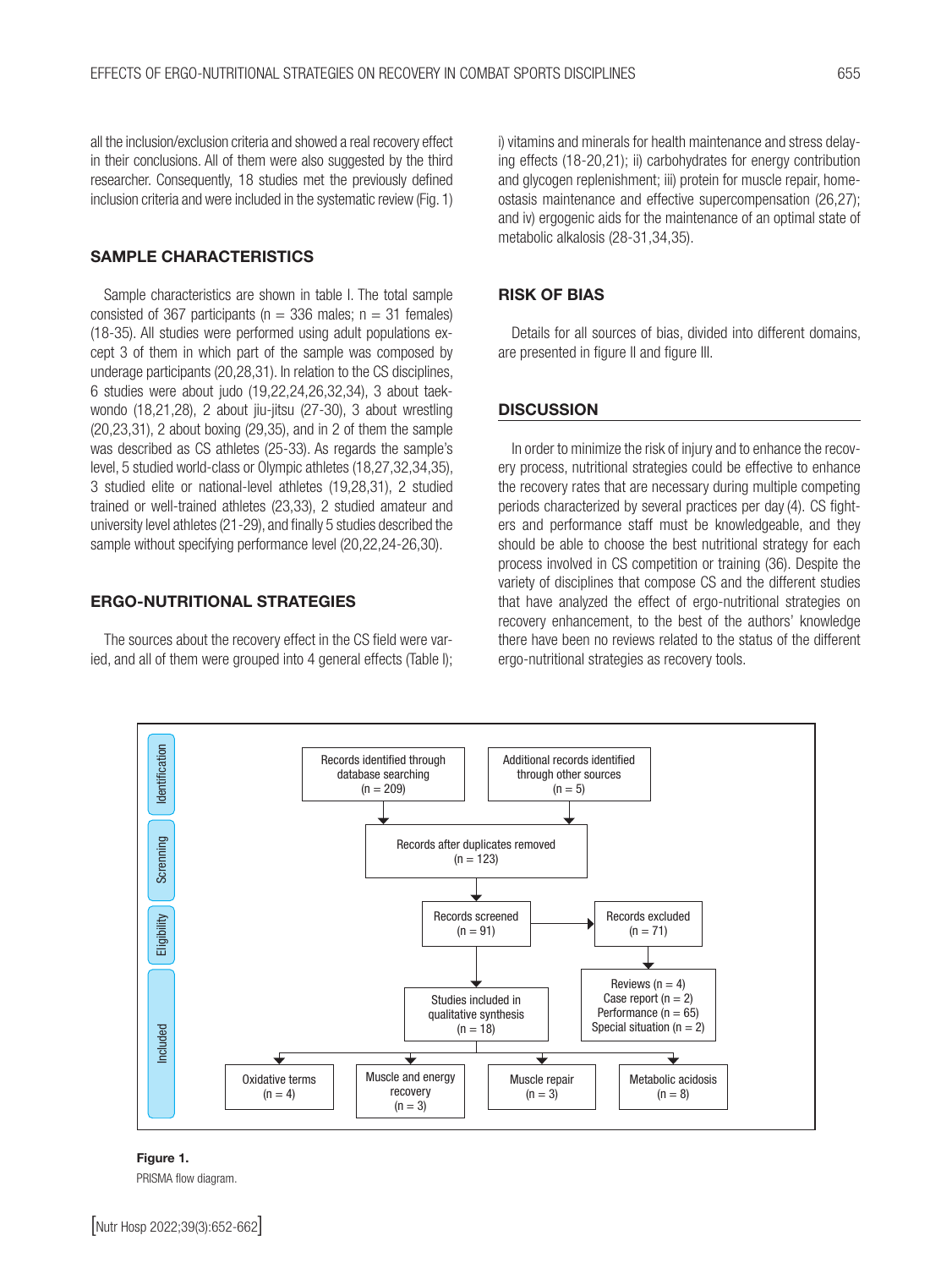| Author/s                 | Population                                                                                                 | Intervention                                                                                                                                                     | Main outcome analyzed                                                                                                         | <b>Effects</b>                                                                                                               |
|--------------------------|------------------------------------------------------------------------------------------------------------|------------------------------------------------------------------------------------------------------------------------------------------------------------------|-------------------------------------------------------------------------------------------------------------------------------|------------------------------------------------------------------------------------------------------------------------------|
|                          |                                                                                                            | <b>Oxidative stress</b>                                                                                                                                          |                                                                                                                               |                                                                                                                              |
| Chou et al. (2018)       | 18 male Olympic taekwondo<br>athletes                                                                      | C; 1400 U/d vit E) and placebo (flour-based pill and soy-oil)<br>Gel capsules. Vit C + E supplements (2000 mg/d vit<br>4 taekwondo matches.                      | Plasma creatin kinase<br>Myoglobin<br>$\bullet$                                                                               | $\bullet$ Inflamatory response $\bm{\downarrow}$<br>Tissue damage $\boldsymbol{\downarrow}$                                  |
| Filaire et al. (2011)    | 36 male national-level judo athletes                                                                       | n-3 LCPUFA (600 mg EPA and 400 mg DHA per day)<br>alone. n-3 LCPUFA + vit and placebo<br>Judo training session.<br>6 weeks.                                      | Nitric oxide, malondialdehyde and<br>A-tocopherol<br>lip peroxide<br>Retinol<br>$\bullet$<br>$\bullet$                        | • Nitric oxide, malondialdehyde and<br>Maximum rate of oxidation $\bm{\downarrow}$<br>lip peroxide $\boldsymbol{\downarrow}$ |
| Lin et al. (2014)        | 22 (9 female, 13 male) taekwondo<br>athletes (female: $19.9 \pm 1.5$ years;<br>male: $20.5 \pm 1.2$ years) | caffeine + 22 mg/kg of catechins) and placebo (equal<br>Single oral dose of green tea (9 ml/kg, 6 mg/kg of<br>2-h taekwondo training.<br>volume of water)        | Antibacterial capacity<br>• Oxidative stress                                                                                  | • Antibacterial capacity $\uparrow$<br>• Antioxidant activity 个                                                              |
| Kara et al. (2010)       | 20 male wrestlers                                                                                          | Regular training (wrestling, technical training and strength).<br>Oral zinc sulphate (5 mg/kg/day) and placebo<br>2 months                                       | Serum glutathione peroxidase<br>Serum superoxide dismutase<br>Serum glutathione<br>Malondialdehyde<br>Serum zinc<br>$\bullet$ | $\bullet$ Free radical response $\mathsf{\Psi}$<br>$\bullet$ Antioxidant system $\mathsf{\Psi}$                              |
|                          |                                                                                                            | Muscle and energy recovery                                                                                                                                       |                                                                                                                               |                                                                                                                              |
| Brito et al. (2011)      | 15 male judo athletes $(22.1 \pm 2.1)$<br>years)                                                           | 120 min training (general exercises, judo techniques, and<br>CHO solution (3 ml/kg; 5 % glucose + 1 % fructose) and<br>placebo<br>randori).                      | • Blood glucose (post-exercise)                                                                                               | • Blood glucose after exercise 个                                                                                             |
| Jang et al. (2011)       | 9 well-trained male wrestlers<br>$(19.2 \pm 0.4 \text{ years})$                                            | CHO + AA (1 g/kg of glucose + 0.1 g/kg of arginine + 0.1<br>CHO (1.2 g/kg of glucose)<br>Simulated matches.<br>Placebo (water)<br>g/kg of BCAA).                 | Nonesterfied fatty acid nitrogen<br>Blood glucose.<br>Glycerol<br>Insulin<br>oxides<br>$\bullet$<br>$\bullet$                 | $\bullet$ Insulinemic effect $\leftarrow \rightarrow$                                                                        |
| Lacerda et al.<br>(2011) | 16 male judo athletes<br>$(24.06 \pm 2.59)$                                                                | 120-min training sessions (gymnastics, technical skills and<br>CHO (commercial solution, 6 % CHO sucrose,<br>fructose, 3 ml/kg) and placebo (0 % CHO)<br>match). | • Blood glucose (post and 1 h after)                                                                                          | Blood glucose at 1 h $\leftrightarrow$<br>$\bullet$ Blood glucose post $\uparrow$<br>$\bullet$                               |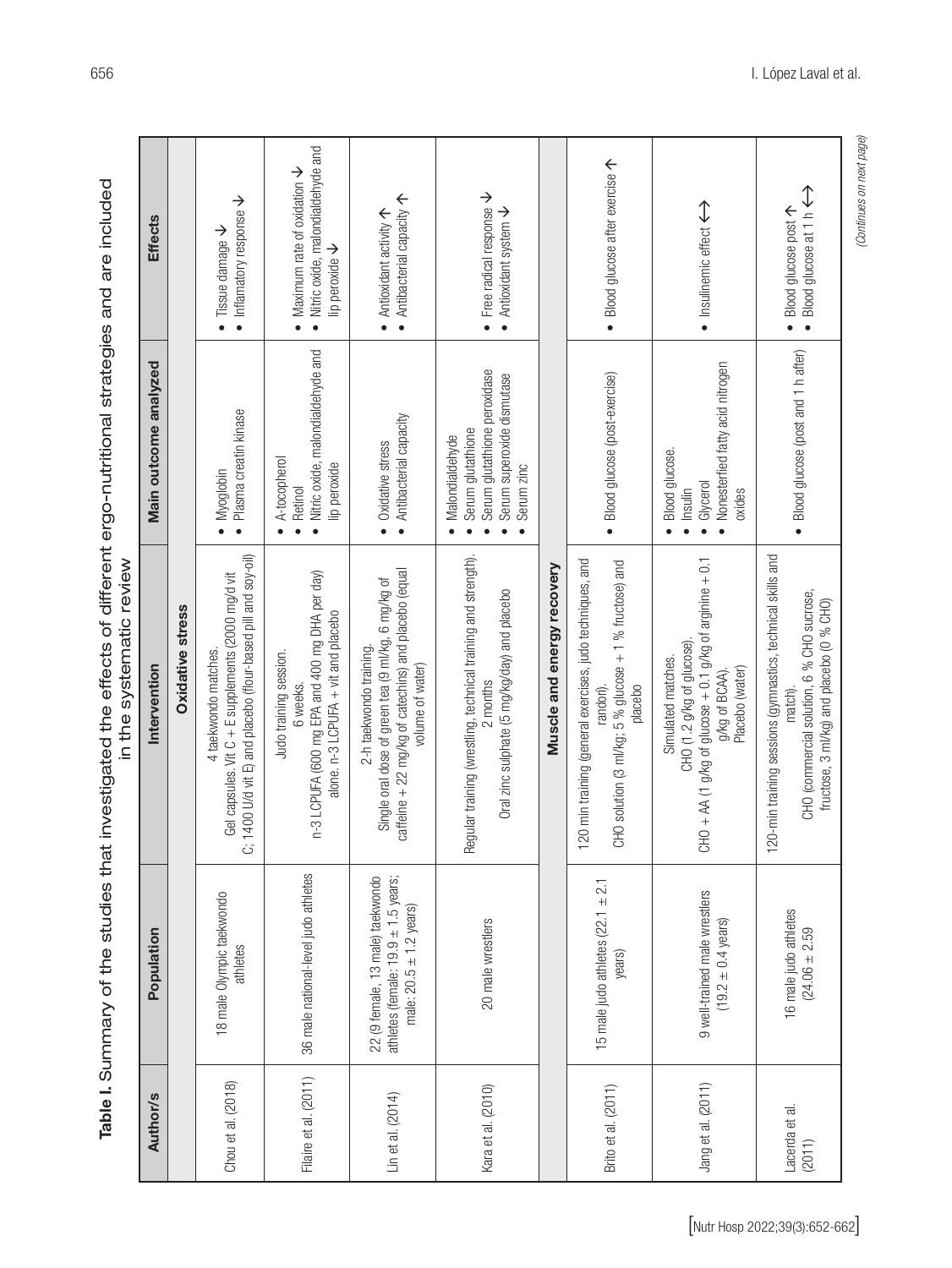|                                                                                                                                                             | <b>Effects</b>        |               | $\bullet$ Lymphocytes $\uparrow$<br>• Ammonia $\uparrow$                                               | • Lactate in response to handgrip<br>Muscle $0_2$ saturation $\uparrow$<br>isotonic exercise 个<br>$\bullet$                                                                                    | • Adaptability capacity $\uparrow$                                                             |                    | • Recovery between subsequent<br>bout of exercise $\uparrow$                                                                    | • Glycolytic pathway activity 个                                                                                                                                                   | $\bullet$ Enhance hydration $\uparrow$<br>• Acid base balance 个                                                                                        | $\updownarrow$<br>Gastrointestinal disorders<br>$\bullet$ Lactate concentration $\bigtriangledown$<br>$\bullet$                         | • Glycolytic metabolism 个                                                                                                               |
|-------------------------------------------------------------------------------------------------------------------------------------------------------------|-----------------------|---------------|--------------------------------------------------------------------------------------------------------|------------------------------------------------------------------------------------------------------------------------------------------------------------------------------------------------|------------------------------------------------------------------------------------------------|--------------------|---------------------------------------------------------------------------------------------------------------------------------|-----------------------------------------------------------------------------------------------------------------------------------------------------------------------------------|--------------------------------------------------------------------------------------------------------------------------------------------------------|-----------------------------------------------------------------------------------------------------------------------------------------|-----------------------------------------------------------------------------------------------------------------------------------------|
|                                                                                                                                                             | Main outcome analyzed |               | Ammonemia curve<br>Rate of arginine<br>Lymphocyte<br>Leukocytes                                        | • Muscle strength recovery                                                                                                                                                                     | Maximal oxygen uptake<br>$\bullet$                                                             |                    | Sodium chloride<br><b>Blood</b> lactate<br>Bicarbonate<br>Potassium<br>Blood pH<br>Calcium<br>Sodium<br>$\bullet$               | <b>Blood</b> lactate<br>$\bullet$                                                                                                                                                 | Bicarbonate ion concentration<br>$CO2$ partial pressure<br>$02$ partial pressure<br>Oxygen saturation<br><b>Blood</b> lactate<br>Blood pH<br>$\bullet$ | Gastrointestinal effects<br>Glucose concentration<br>Lactate concentration<br>$\bullet$                                                 | Contribution of the oxidative<br>Glycolytic system<br>Heart rate<br>ATP<br>$\bullet$                                                    |
| Table I (Cont.). Summary of the studies that investigated the effects of different ergo-nutritional strategies and are included<br>in the systematic review | Intervention          | Muscle repair | Low CHO diet for four days before the trials (100 mg/kg/<br>day) and placebo (lactose)<br>6-min match. | 100 g of beetroot-bases nutritional gel (12.2 $\pm$ 0.2 mmmol<br>of nitrate) and control nitrate-depleted gel ( $0.2 \pm 0.2$ )<br>Maximal voluntary contraction (forearm)<br>mmmol of nitrate | Protein supplement (0.5 g/kg body mass/day) and placebo<br>4 weeks of training (Wingate test). |                    | 0.3 g/kg of NaHCO <sub>3</sub> and placebo (0.1 g/kg of sodium<br>Treadmill run sets and boxing specific protocol.<br>chloride) | 0.3 g/kg of either NaHCO <sub>3</sub> and placebo (calcium carbonate)<br>Protocol 1: 3 x Special Judo Fitness Test separated.<br>Protocol 2: $4 \times$ bouts of the Wingate test | 2 x 30 s Wingate tests (lower and upper limbs).<br>Highly alkaline water and placebo (water)                                                           | NaHCO <sub>3</sub> progressive dose regimen (100 mg/kg) and<br>2x Wingate anaerobic tests, 10 days.<br>placebo (maltodextrin with NaCl) | 300 mg/kg body mass of NaHCO <sub>3</sub> and placebo (CaCO <sub>3</sub> )<br>3 x of 2 min matches.                                     |
|                                                                                                                                                             | Population            |               | 50 world-class male jiu-jitsu<br>athletes                                                              | 14 CS athletes $(29 \pm 9)$<br>years; $174 \pm 0.05$ cm;<br>$79.72 \pm 10.09$ kg)                                                                                                              | 12 healthy judo athletes                                                                       |                    | 7 elite male professional boxers<br>$(27.1 \pm 5.1 \text{ years})$                                                              | 23 judo athletes                                                                                                                                                                  | 16 well-trained combat sport<br>athletes ( $22.3 \pm 0.5$ years)                                                                                       | 49 top wrestlers in nationals (18<br>female, 31 male)                                                                                   | body mass (BM): $70.4 \pm 8.9$ kg,<br>athletes (age: $19.4 \pm 2.2$ years,<br>9 male taekwondo black-belt<br>height: $179.3 \pm 3.5$ m) |
|                                                                                                                                                             | <b>Author/s</b>       |               | Gonçalves et al.<br>(2011)                                                                             | De Oliveira et al.<br>(2020)                                                                                                                                                                   | Laskowski et al.<br>(2003)                                                                     | Metabolic acidosis | Gough et al. (2019)                                                                                                             | Artioli et al. (2006)                                                                                                                                                             | Chyki et al. (2018)                                                                                                                                    | Durkalec-Michalski<br>et al, (2018)                                                                                                     | Lopes-Silva et al.<br>(2018)                                                                                                            |

(Continues on next page) *(Continues on next page)*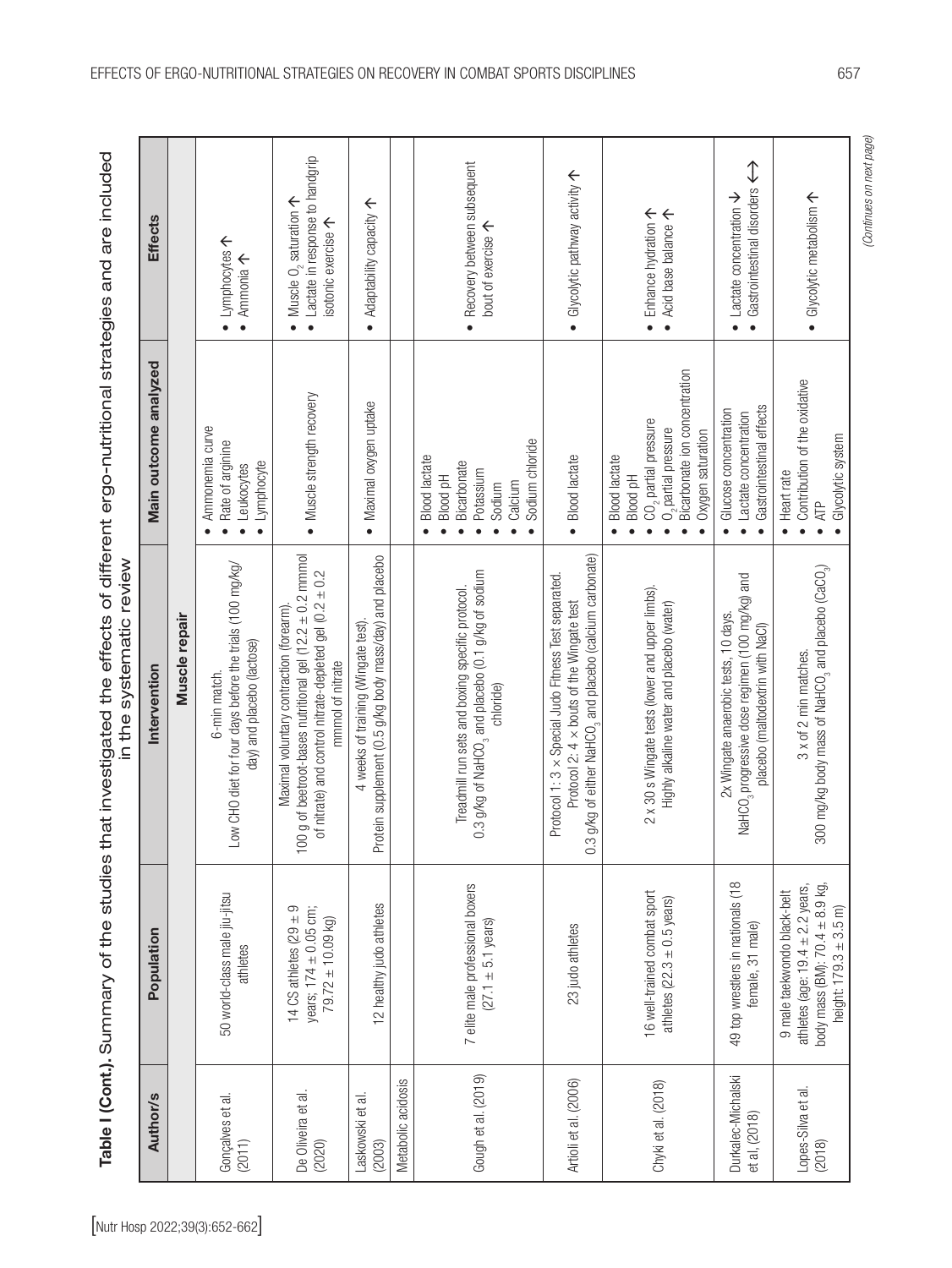Table I (Cont.). Summary of the studies that investigated the effects of different ergo-nutritional strategies and are included Table I (Cont.). Summary of the studies that investigated the effects of different ergo-nutritional strategies and are included in the systematic review in the systematic review

| <b>Effects</b><br>Main outcome analyzed |               | • Gastrointestinal disorder $\leftrightarrow$<br>· Potential hydrogenionic<br>· Lactate concentration                                                                                                  | $\bullet$ Levels of lactic acid $\mathbf \Psi$                                                                                                                                    | • Buffering capacity 个                                                                                                                                                   |                                                                                                                                     |
|-----------------------------------------|---------------|--------------------------------------------------------------------------------------------------------------------------------------------------------------------------------------------------------|-----------------------------------------------------------------------------------------------------------------------------------------------------------------------------------|--------------------------------------------------------------------------------------------------------------------------------------------------------------------------|-------------------------------------------------------------------------------------------------------------------------------------|
|                                         |               | Base excess<br>Bicarbonate                                                                                                                                                                             | • Blood lactate                                                                                                                                                                   | Blood acid base<br>Base excess                                                                                                                                           |                                                                                                                                     |
| Intervention                            | Muscle repair | Maximum voluntary contraction and intermittent isometric<br>0.3 g.kg <sup>-1</sup> of body weight of NaHCO, and placebo, 0.045<br>g.kg <sup>-1</sup> of body mass of placebo substance<br>contraction. | Active recovery: 10 minutes running (50 % VO, set 130 HR).<br>4-min judo match and special Judo Fitness Test.<br>NaHCO <sub>3</sub> (0.3 g/kg of NaHCO <sub>3</sub> ) and placebo | 0.3 g.kg <sup>-1</sup> body mass of NaHCO <sub>3</sub> and placebo; 0.045 kg <sup>-1</sup><br>of NaCl placebo mixed in diluted (500 ml)<br>2 x 3 minutes sparring bouts. | CHO: carbohydrates; AA: alanine; BCAA: amino acids; NaHCO.; sodium bicarbonate; NaCl: sodium chloride; ATP: adenosine triphosphate. |
| Population                              |               | $(22.2 \pm 3.9 \text{ years}, 174 \pm 0.07 \text{ cm})$<br>10 men, jiu-jitsu athletes<br>$74.5 \pm 8.9$ kg)                                                                                            | 10 (4 female, 6 male) international<br>judo athletes $(19.4 \pm 1.2$ years)                                                                                                       | cm, 73.1 $\pm$ 10.0 kg, 22 $\pm$ 3 years)<br>10 amateur boxers (177.8 $\pm$ 8.1                                                                                          |                                                                                                                                     |
| <b>Author/s</b>                         |               | Ragone et al.<br>(2020)                                                                                                                                                                                | San i et al.<br>(2017)                                                                                                                                                            | Siegler et al.<br>(2010)                                                                                                                                                 |                                                                                                                                     |

| Study                             | Sequence generation<br>(selection bias) | Allocation concealment<br>(selection bias) | <b>Blinding of participants</b><br>(performance bias) | <b>Blinding of personnel</b><br>(performance bias) | Incomplete outcome data<br>(attrition bias) | reporting (reporting bias)<br>Selective outcome | Other sources of bias   |
|-----------------------------------|-----------------------------------------|--------------------------------------------|-------------------------------------------------------|----------------------------------------------------|---------------------------------------------|-------------------------------------------------|-------------------------|
| Artioli et al., (2006)            | $\overline{\mathbf{r}}$                 | $\overline{?}$                             | ٠                                                     | $\color{red}+$                                     | G                                           | $\bullet$                                       | Ŧ                       |
| Brito et al., (2011)              | Ŧ                                       | ٠                                          | ¥                                                     | $\bullet$                                          | ٠                                           | $\ddot{}$                                       | $\overline{\mathbf{?}}$ |
| de Oliveira et al., (2020)        | $\bullet$                               | ٠                                          | ¥                                                     | ٠                                                  | $\bullet$                                   | ¥                                               | $\bullet$               |
| Chou et al., (2018)               | $\bullet$                               | $\bullet$                                  | ÷                                                     | ¥                                                  | Đ                                           | ¥                                               | Ŧ                       |
| Chycki et al., (2018)             | Ŧ                                       | $\bullet$                                  | ÷                                                     | $\bullet$                                          | $\leftarrow$                                | ٠                                               | $\bullet$               |
| Durkalec-Michalski et al., (2018) | $\bullet$                               | $\bullet$                                  | ٠                                                     | $\bullet$                                          | $\overline{r}$                              | ٠                                               |                         |
| Filaire et al., (2011)            | Ŧ                                       | $\bullet$                                  | ¥                                                     | s,                                                 | ?                                           | ٠                                               | Ŧ                       |
| Gonçalves et al., (2012)          | ¥                                       | $\ddot{\phantom{1}}$                       | $\ddot{}$                                             | ٠                                                  | Ŧ.                                          | Ŧ,                                              | Ŧ                       |
| Gough et al., (2019)              | ¥                                       | $\ddot{\phantom{1}}$                       | ٠                                                     | ٠                                                  | ?                                           | s.                                              | Ŧ                       |
| Jang et al., (2011)               | ÷                                       | $\overline{r}$                             | ٠                                                     | ÷                                                  | $\overline{?}$                              | $\ddot{}$                                       | Ŧ                       |
| Kara et al., (2009)               |                                         | ٠                                          |                                                       |                                                    | $\bullet$                                   | ¥                                               | Ŧ                       |
| Lacerda et al., (2009)            | Ŧ                                       | Ŧ                                          | ¥                                                     | ÷                                                  | $\bullet$                                   | $\bullet$                                       | Ŧ                       |
| Laskowski et al., (2003)          | Ŧ.                                      | Ŧ.                                         |                                                       |                                                    | $\color{red}+$                              | $\bullet$                                       | Ŧ                       |
| Lin et al., (2004)                | Ŧ.                                      | Ŧ.                                         |                                                       |                                                    | $\color{red}+$                              | ٠                                               | Ŧ                       |
| Lopes-Silva et al., (2018)        | ¥                                       | $\bullet$                                  |                                                       | $\bullet$                                          | $\ddot{}$                                   | ٠                                               | Ŧ                       |
| Maghsouddi et al., (2016)         |                                         |                                            |                                                       |                                                    | $\ddot{\phantom{1}}$                        | $\bullet$                                       | Ŧ                       |
| Ragone et al., (2020)             | ¥                                       | ×                                          | ¥                                                     | ٠                                                  | $\bullet$                                   | $\bullet$                                       | Ŧ                       |
| Šančić et al., (2017)             | ¥                                       | ٠                                          |                                                       |                                                    | $\ddot{\phantom{1}}$                        | ٠                                               | Ŧ                       |
| Siegler et al., (2010)            | Ŧ                                       | Ŧ                                          | Ŧ                                                     | Ŧ                                                  | Ŧ                                           | Ŧ                                               | ¥                       |
| indicates low risk of bias        |                                         | ż<br>indicates unclear risk of bias        |                                                       |                                                    | indicates high risk of bias                 |                                                 |                         |

#### Figure 2.

Risk of bias graph: review of author judgments about each risk of bias item for each included study.



#### Figure 3.

Risk of bias summary: review of author judgments about each risk of bias item, presented as percentages across all included studies.

## OXIDATIVE STRESS

The metabolic and mechanical stress imposed by CS gen erates inflammation and oxidative stress. This situation occurs when athletes do not possess an adequate capacity to protect their bodies against free radicals (36). During competition and training, when repeated bouts with short recovery breaks are needed, the main concern is performing at maximum capacity(8).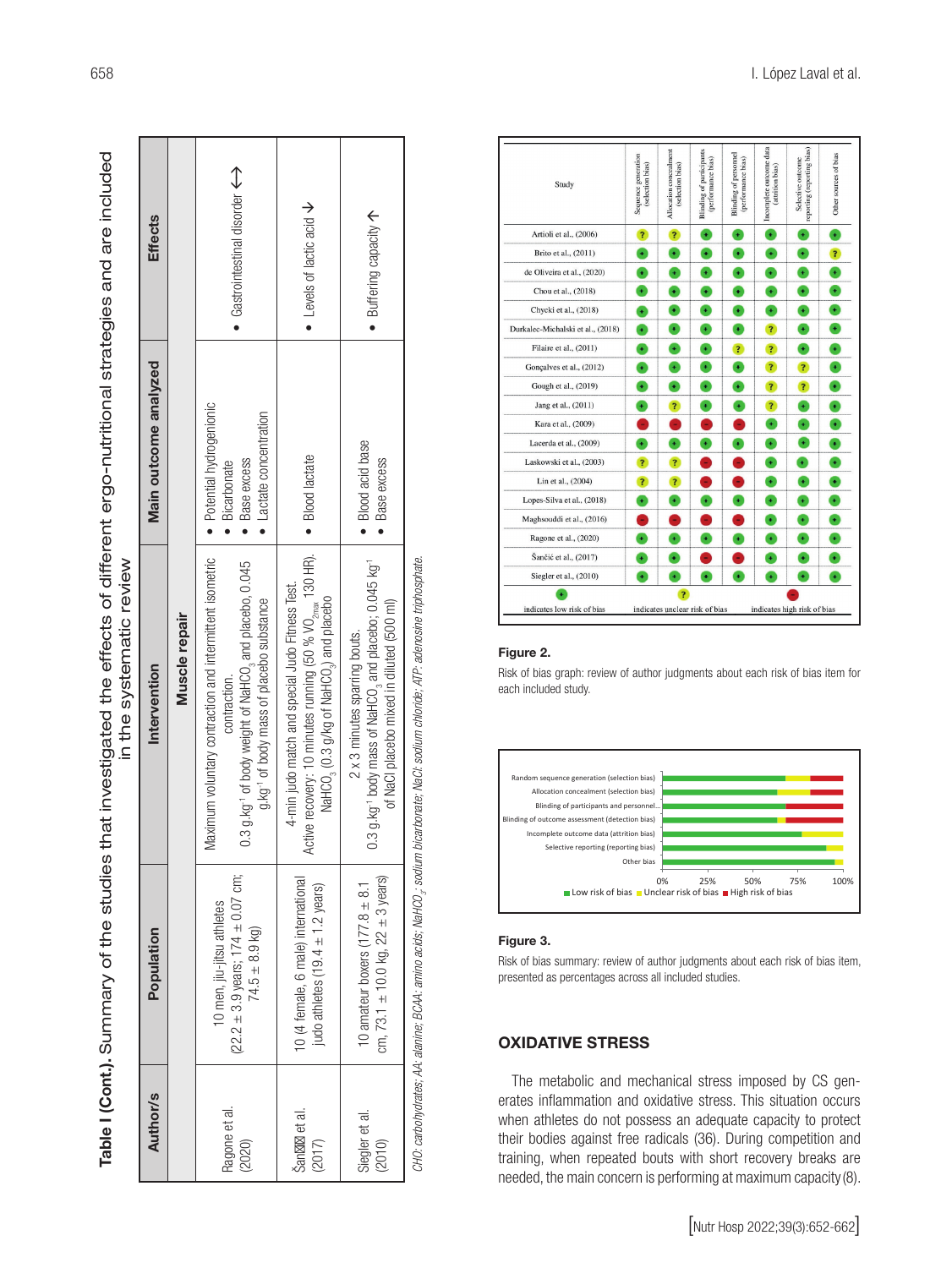Efficiency in recovery periods can be beneficial in attenuating muscle damage and post-exercise inflammatory responses (37). Vitamin and mineral support is needed for health maintenance and stress management. In a recent study, it was determined that up to 90 % of athletes had vitamin deficiencies (38). Some groups of vitamins are primary regulators of metabolic functions and are considered as real antioxidants. For example, vitamin C can directly quench free radicals, recycle vitamin E to suppress oxidative damage, and reduce eccentric exercise-induced muscle soreness and damage (39). On the other hand, vitamin E protects against oxidative stress and muscle damage after high-intensity exercise (40). In the sports field, recent studies in endurance specialties have shown better physiological adaptations obtained after intensive (41) rather than light training (42).

To date, only two studies have tried to show the recovery effects of vitamins in the CS field. Chou-Chung et al. observed the effects of short-term high-dose vitamin C plus E supplementation after intensive training and competition by comparing supplementation and placebo groups. Nine athletes in each group were analyzed for different parameters of inflammatory response and muscle damage. The results showed that 4 days with short-term vitamin C and E supplementation attenuate the damage and inflammatory responses that occur during and after successive taekwondo matches (18). Also, in order to observe the combined effects of different vitamins, Filaire et al. described the influence of 6 weeks of fatty acid supplementation with vitamin E and C in judo athletes, and determined that the consumption of an n-3 LCPUFA fatty acid combined with vitamin E plus C increased oxidative capacity after a judo training season (19). It should be noted that there were other researchers that studied vitamins in CS, but their results were inconclusive and directly related to performance rather than recovery (43- 45). Also, some scientific articles tried to understand the antioxidant effects of vitamins. However, they were rejected in the current review because they did not meet the criteria related to study design (46,47).

Some evidence points towards the protective effect of different minerals on free-radical formation and oxidative stress, but only one study analyzed this response in CS. Kara et al. examined the effect of zinc supplementation on free-radical formation and the antioxidant system in a wrestling group, and determined that zinc sulfate (5 mg/kg/day) administered to athletes contributes to their health and performance by preventing the production of radicals while activating the antioxidant system (20).

Regarding natural supplementation, inflammation, and oxidative stress, the scientific literature is very scarce. Only green tea could be highlighted as a recovery enhancer in the CS field. Lin et al. investigated the short-term effect of green tea consumption in taekwondo athletes following intensive training, and showed that this infusion significantly enhances oxidative activity and some immune-system proteins (21). Natural supplements could produce an increase in the activity of the oxidative system (forearm SmO<sub>2</sub> and amylase); so, despite the scarce scientific evidence available, they should be further explored.

#### MUSCLE AND ENERGY RECOVERY

Scientific evidence determines that carbohydrates (CHO) are the main energy source that allows replenishment of muscle glycogen stores. Given that a deficit of this substrate could anticipate early fatigue and consequently decreased performance in CS disciplines, an adequate nutritional plan can assist in the maintenance of performance and delay the onset of fatigue (22,48).

CS athletes are advised to consume an adequate CHO intake before a competitive bout, and supplementation with 8-10 g of CHO/kg of body mass per day is typically suggested in these disciplines. In relation to the recovery process, the intake of CHO solutions could be an effective strategy (49). On the one hand, to maintain blood glucose levels and delay fatigue, and on the other hand to diminish the alterations of the immune system that are typical of high intensity exercise and very hot environments (50). Those results were reported by Brito et al. in 15 male judo athletes after an intake of 3 mL (CHO)/kg for each 20 minutes of practice (22). This same protocol was tested by Lacerda et al. in a group of 16 CS athletes, and the same results were obtained. CHO supplementation during a judo training session (3 mL (CHO)/ kg every 20 minutes) generated less disturbance in total leukocytes and could protect the immunological health of atheletes (24).

Regarding the combinations of CHO with other macronutrients, it should be noted the only one study tried to examine whether post-exercise CHO supplementation could restore performance in subsequent simulated wrestling matches. Jang et al. analyzed the effect of CHO or CHO plus branched-chain amino acids and arginine on glucose in a group of well-trained wrestlers. At the end of the fights (3 fights analyzed; 3 minutes and 1-minute rests) 3 different supplementations were consumed: 1.2 g/ kg of glucose, 1 g/kg of glucose  $+$  0.1 g/kg of arginine  $+$  0.1 g/kg of amino acids or water (placebo trial). The results were inconclusive and determined that CHO supplementation with or without amino acids and arginine during the post-fight period had no effect on recovery in the following simulated fights in wrestlers (23) Due to the lack of studies in CS, the following guidelines could be promoted to enhance post-exercise recovery: a minimum of 8-10 g of CHO/kg and between 1.4 g/kg to 2.0 g/kg of PR per day (51). However, more research is necessary in order to establish the most appropriate doses.

#### MUSCLE REPAIR

To date, only three studies have evaluated muscle damage and the adaptive response after ergo-nutritional supplementation in the CS field. Two of them evaluated protein (PR) supplementation, and only one analyzed natural supplementation with beetroot gel (25-27). Regarding high performance disciplines, protein (PR) is required to maintain high levels of training and good performance. An optimal dietary PR intake provides a foundational aspect for promoting recovery (49). The role of PR on recovery includes a positive effect on muscle protein synthesis, lean tissue gains, and reductions in the signs and symptoms of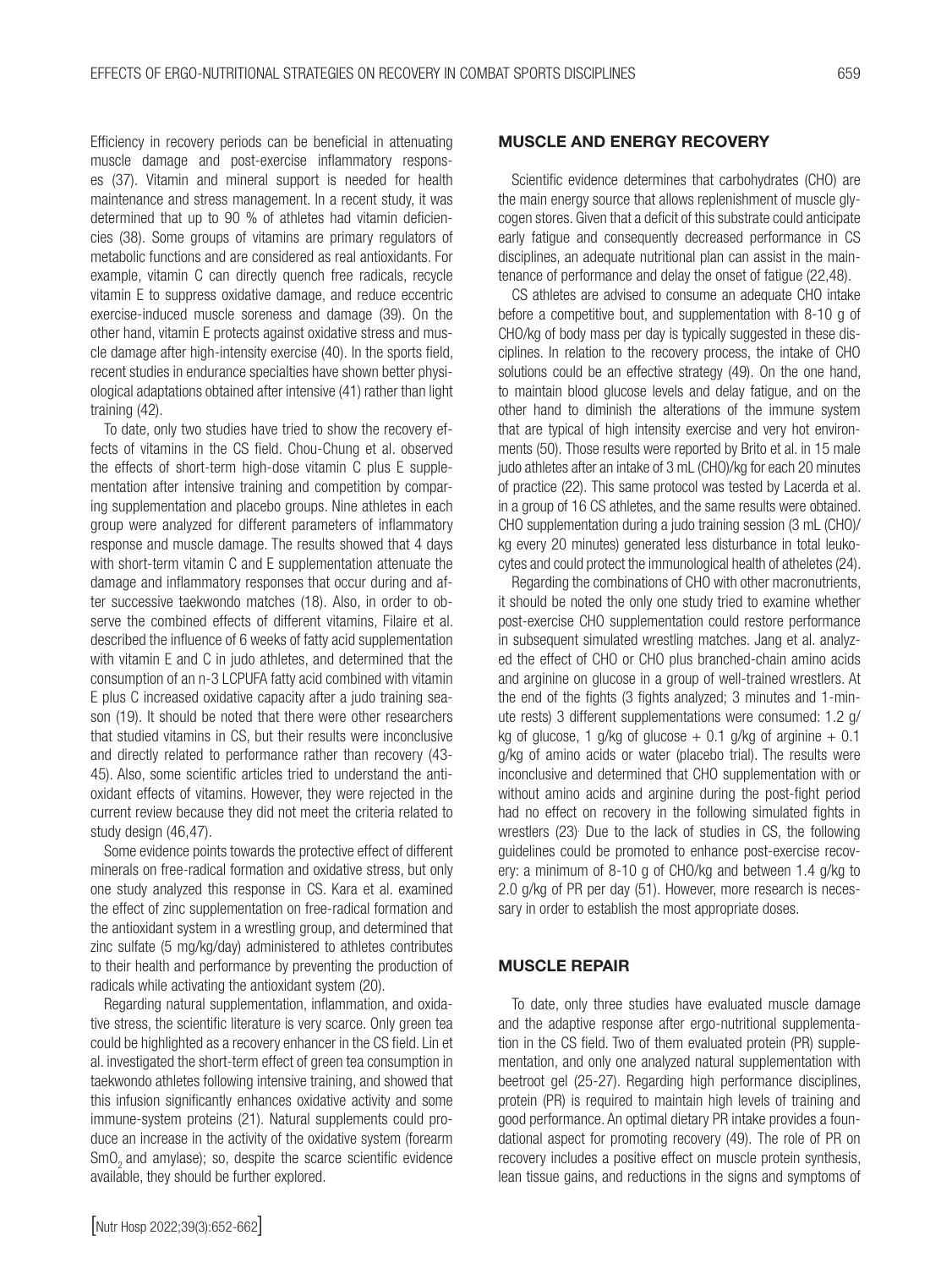exercise-induced muscle damage (52). No previous scientific evidence has been found to determine unique criteria around PR, CS, and recovery, so according to the recommendations of the International Society of Sports Nutrition in relation to daily PR intake for CS, a range of 1.4 g/kg to 2.0 g/kg per day is considered the most appropriate dose to guarantee adequate recovery after training or competition.

Only two nonspecific studies showed the possible increase of post-effort adaptation after protein supplementation (26,27). Laskowsky and Antosiewicz observed this adaptive effect on twelve judoists after administering 0.5 g/kg body mass/day protein supplementation before and after 4 weeks of highly intensive training (26). They observed the metabolic stress as hyperammonemia after high-intensity exercise. In this study, 100 mg/kg of arginine reduced lymphocytes and ammonia. This change in ammonia metabolism could be related to better recovery and adaptations after high-intensive training (27). The use of beetroot gel could also be remarked as a recovery enhancement in CS. De Oliveira et al. tried to assess the effect of beetroot gel on exercise time until fatigue in response to handgrip isotonic exercises. Although this is an analytic exercise, their results determined that a single dose of beetroot gel supplementation may be considered a good nutritional strategy to accelerate strength recovery in CS athletes (25). More studies are needed in order to establish the most appropriate dose that minimizes muscle damage and enhances adaptation responses in the CS field.

#### METABOLIC ACIDOSIS

For optimal performance in CS, the anaerobic glycolytic pathway must be optimized due to the need to buffer the intracellular H<sup>+</sup> that is produced during the high-intensity intermittent efforts that are common in these sport disciplines. These intervals are intercalated with phases of lower intensity and partial recoveries between the rounds that normally compose a fight (28). This metabolic response seems to be necessary to inhibit the enzymes of the glycolytic metabolism implicated in muscular fatigue. Therefore, the maintenance of an adequate pH level within the physiological range is essential to sustain muscle contractility. To achieve this effect, sodium bicarbonate (Sb) supplementation (NaHCO<sub>3</sub>) must be highlighted as the main alkalinizing nutritional supplement to minimize intracellular H<sup>+</sup>, enhance the blood buffering capacity, and consequently delay metabolic acidosis (29). The importance of the buffering systems in fatigue has led to an increasing interest in nutritional strategies capable of increasing both the intracellular and extracellular buffering capacities. Accordingly, this strategy is an effective option for the prevention of the effects of metabolic acidosis as induced during and after physical exercise (53).

Several studies have suggested that a specific dose of 300 mg/ kg body mass of Sb increases the acid-base balance during the recovery process between CS rounds, which in turn facilitates a better predisposition for the subsequent high intensity efforts that are normally found in these sports disciplines (28-31,34,35).

Specifically, Siegler et al. highlighted the technical improvements observed after 4 rounds of CS because of the metabolic alkalosis induced by the intake of Sb (29). Besides, Lopes-Silva et al. observed an increase in the time spent fighting in each round among athletes who had ingested Sb (28). Related to this, Durkalec-Michalski et al. described a shortened time-to-peak power during fatigue-induced situations with a dose of 100 mg/kg administered for 10 days (31). All these studies highlighted the role of Sb supplementation as a recovery aid in CS and as a promoter of an optimal state of metabolic alkalosis (28-31,34,35).

Regarding the combination of the use of Sb with other ergo-nutritional supplementation or recovery techniques, it should be noted that only two studies attempted to determine the impact of Sb on acid-based balance in the CS field. On the one hand, Chychi et al. analyzed 16 well-trained CS athletes divided into two groups. The experimental group ingested water that contained Sb  $(357.8 \text{ mg/dm}^3)$ , carbonate  $(163.5 \text{ mg/dm}^3)$  and sodium (254.55 mg/dm0<sup>3</sup>) for three weeks. The results indicated that drinking alkalized water enhances hydration and improves acid-base balance at rest and during the 3<sup>rd</sup> minute of recovery (33). On the other hand, Šančić et al. analyzed active recovery (10 minutes running at 50 % VO $_{2\text{max}}$ , ~ 130 beats per minute) versus Sb (300 mg/kg) for the removal of blood lactate after a judo match simulation and specific judo fitness test. They determined significant differences in blood lactate levels between the active recovery and Sb groups, and concluded that this result could be due to the H+ removal capacity attributed to Sb (32).

Finally, there are concerns regarding the possible gastrointestinal side effects related to Sb use. Durkalec-Michalski et al. determined with a new loading regimen (100 mg/kg) that gastrointestinal symptoms could be avoided (31). Furthermore, another recent study with higher doses of Sb (300 mg/kg) also did not find any adverse events resulting in gastrointestinal upset (30).

All of the studies included in this systematic review were related to the recovery effects of several ergo-nutritional aids in CS. Nevertheless, some publications have shown improvements in physical performance after the ingestion of different doses of Sb, both in isolation (54,55) and in combination with other nutritional supplements (56-58), although this topic was not covered in the current systematic review.

#### **CONCLUSIONS**

Recovery is recognized as one of the most important parts of a training regimen. According to the current evidence, the use of ergo-nutritional supplements to promote recovery in different CS could be divided into 4 different strategies with different metabolic effects for each one of them: reduction of metabolic stress, muscular and energetic recovery, muscle repair, and improvements in metabolic acidosis. Vitamins, minerals, and other natural components reduce the inflammation and oxidative stress that are normally generated during CS. CHO and PR determine the recovery effect related to energy replenishment and muscle remodeling, and finally Sb is the main metabolic delayer due to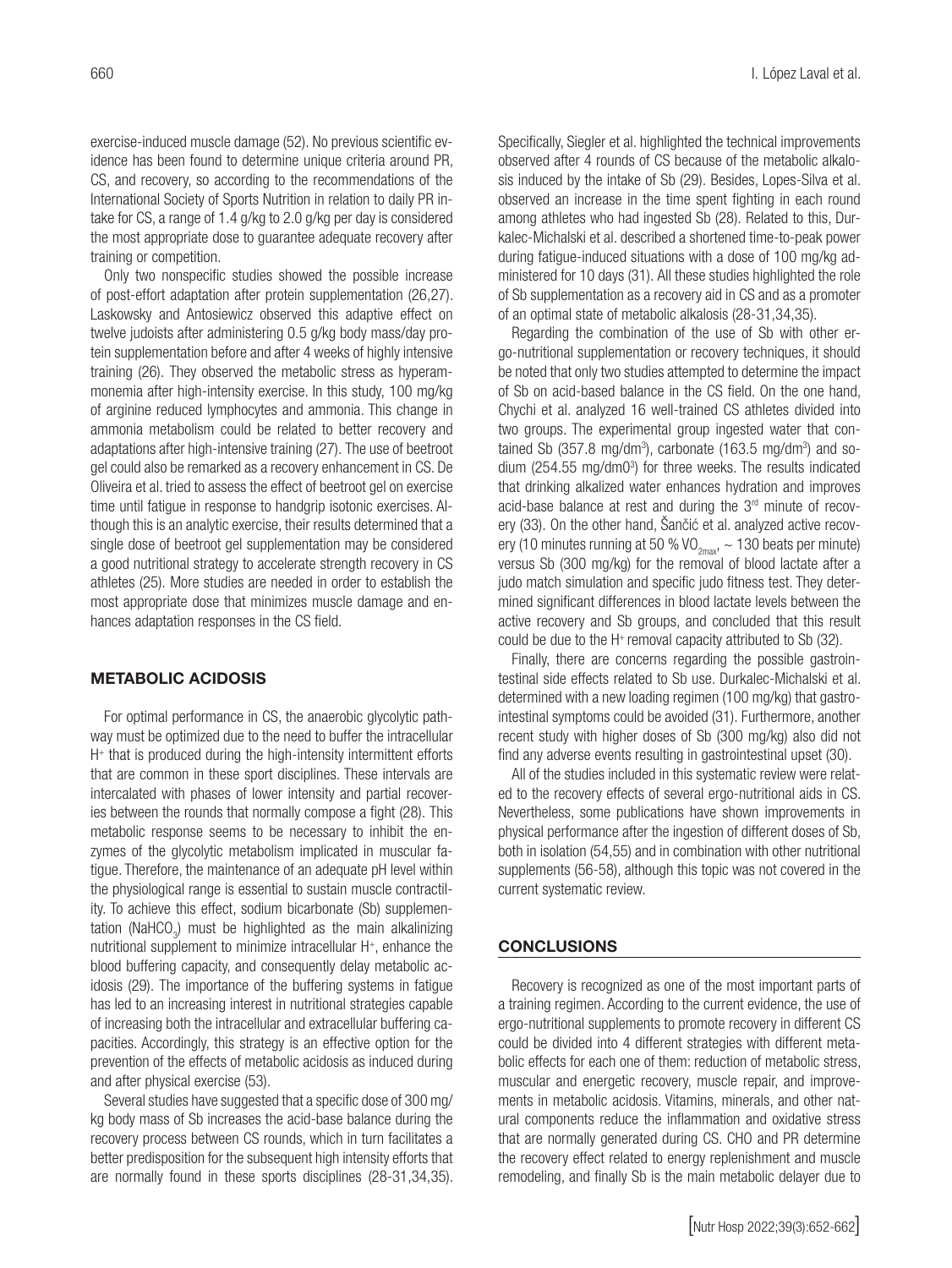its alkalinizing properties, which minimize intracellular H+. One of the most important limitations of this study is the lack of previous scientific production regarding different recovery strategies in CS. Because of that, new research is necessary to understand the potential effect of the different methods commonly used in these disciplines. Furthermore, the effects of these strategies on female athletes should also be explored as this population has been scarcely studied in the literature.

#### REFERENCES

- 1. Kons RL, Orssatto LBR, Detanico D. Acute performance response during repeated matches in combat sports: a systematic review. J Sci Med Sport 2020;23(5):512-8. DOI: 10.1016/j.jsams.2019.12.004
- 2. López-Laval I, Sitko S, Muniz-Pardos B, Cirer-Sastre R, Calleja-González J. Relationship between bench press strength and punch performance in male professional boxers. J strength Cond Res 2020;34(2):308-12. DOI: 10.1519/ JSC.0000000000003362
- 3. López-Laval I, Mielgo-Ayuso J, Terrados N, Calleja-González J. Evidence-based post exercise recovery in combat sports: a narrative review. J Sports Med Phys Fitness 2020;61(3):386-400. DOI: 10.23736/S0022- 4707.20.11341-0
- 4. Calleja-Gonzalez J, Mielgo-Ayuso J, Sampaio J, Delextrat A, Ostojic SM, Marques-Jimenez D, et al. Brief ideas about evidence-based recovery in team sports. J Exerc Rehabil 2018;14(4):545-50. DOI: 10.12965/jer.1836244.122
- 5. Kellmann M, Bertollo M, Bosquet L, Brink M, Coutts AJ, Duffield R, et al. Recovery and performance in sport: consensus statement. Int J Sports Physiol Perform 2018;13(2):240-5. DOI: 10.1123/ijspp.2017-0759
- 6. Kerksick CM, Wilborn CD, Roberts MD, Smith-Ryan A, Kleiner SM, Jäger R, et al. ISSN exercise & sports nutrition review update: Research & recommendations. J Int Soc Sports Nutr 2018;15(1):1-57. DOI: 10.1186/s12970- 018-0242-y
- 7. El-Ashker S, Nasr M. Effect of boxing exercises on physiological and biochemical responses of Egyptian elite boxers. J Phys Educ Sport 2012:12(1):111-6. DOI: 10.7752/jpes.2012.01018
- 8. Lachlan P, Gregory H, Vicent G, Beckman E. Towards a determination of the physiological characteristics distinguishing successful mixed martial arts athletes: a systematic review of combat sport literature. Sport Med 2016;46(10):1525-51. DOI: 10.1007/s40279-016-0493-1
- 9. Rodriguez NR, Di Marco NM, Langley S. American College of Sports Medicine position stand. Nutrition and athletic performance. Med Sci Sports Exerc 2009;41(3):709-31. DOI: 10.1249/MSS.0b013e31890eb86
- 10. Thomas DT, Erdman KA, Burke LM. American College of Sports Medicine joint position statement. Nutrition and athletic performance. Med Sci Sports Exerc 2016;48(3):543-68. DOI: 10.1249/MSS.0000000000000852
- 11. Close GL, Hamilton DL, Philp A, Burke LM Morton JP. New strategies in sport nutrition to increase exercise performance. Free Radic Biol Med 2016;98:144-58. DOI: 10.1016/j.freeradbiomed.2016.01.016.
- 12. Liberati A, Altman DG, Tetzlaff J, Mulrow C, Gøtzsche PC, Ioannidis JPA, et al. The PRISMA statement for reporting systematic reviews and meta-analyses of studies that evaluate healthcare interventions: explanation and elaboration. BMJ 2009;339:b2700. DOI: 10.1136/bmj.b2700
- 13. O'Connor D, Grenn S, Higgins J. Defining the review question and developing criteria for including studies. Cochrane handbook for systematic reviews of interventions: Cochrane book series. 1st ed; 2008. p. 81-9.
- 14. Maughan RJ, Burke LM, Dvorak J, Larson-Meyer DE, Peeling P, Phillips SM, et al. IOC consensus statement: dietary supplements and the high-performance athlete. Br J Sports Med 2018;52(7):439-55. DOI: 10.1136/ bjsports-2018-099027
- 15. Ghaljaie F, Naderifar M, Goli H. Snowball sampling: a purposeful method of sampling in qualitative research. Strides Dev Med Educ 2017;14(3). DOI: 10.5812/sdme.67670
- 16. Moher D, Pham B, Jones A, Cook DJ, Jadad AR, Moher M, et al. Does quality of reports of randomised trials affect estimates of intervention efficacy reported in meta-analyses? Lancet 1998;352(9128):609-13. DOI: 10.1016/ S0140-6736(98)01085-X
- 17. Higgins JPT, Thomas J, Chandler T, Cumpston M, Li T, Page M. Cochrane Handbook for Systematic Reviews of Interventions. 2<sup>nd</sup> Edition (UK): Jahn Wiley & Sons; 2019.
- 18. Chou-Chung C, Sung YC, Davison G, Chen CY, Liao YH. Short-term highdose vitamin C and E supplementation attenuates muscle damage and inflammatory responses to repeated taekwondo competitions: A randomized placebo-controlled trial. Int J Med Sci 2018;15(11):1217-26. DOI: 10.7150/ ijms.26340
- 19. Filaire E, Massart A, Rouveix M, Portier H, Rosado F, Durand D. Effects of 6 weeks of n-3 fatty acids and antioxidant mixture on lipid peroxidation at rest and postexercise. Eur J Appl Physiol 2011;111(8):1829-39. DOI: 10.1007/ s00421-010-1807-x
- 20. Kara E, Gunay M, Cicioglu I, Ozal M, Kilic M, Mogulkoc R, et al. Effect of zinc supplementation on antioxidant activity in young wrestlers. Biol Trace Elem Res 2010;134(1):55-63. DOI: 10.1007/s12011-009-8457-z
- 21. Lin SP, Li CY, Suzuki K, Chang CK, Chou KM, Fang SH. Green tea consumption after intense taekwondo training enhances salivary defense factors and antibacterial capacity. PLoS One 2014;9(1):875-80. DOI: 10.1371/journal. pone.0087580
- 22. Brito C, Mendes EL. Carbohydrate intake and immunosuppression during judo trainng. Med dello Sport 2011;64(4):393-408.
- 23. Jang TR, Wu CL, Chang CM, Hung W, Fang SH, Chang CK. Effects of carbohydrate, branched-chain amino acids, and arginine in recovery period on the subsequent performance in wrestlers. J Int Soc Sports Nutr 2011;22:8-21. DOI: 10.1186/1550-2783-8-21
- 24. Lacerda M, Brito CJ, Batista ES, Osorio CH, Oliveira S, Natalí AJ. Influence of carbohydrate supplementation in the immune response of judoists during training. Braz J Sports Med 2015;15(1):58-61. DOI: 10.1590/S1517- 86922009000100013
- 25. De Oliveira GV, Do Nascimento LAD, Volino-Souza M, Do Couto Vellozo O, Alvares TS. A single oral dose of beetroot-based gel does not improve muscle oxygenation parameters, but speeds up handgrip isometric strength recovery in recreational combat sports athletes. Biol Sport 2020;37(1):93-9. DOI: 10.5114/biolsport.2020.92518
- 26. Laskowski R, Antosiewicz J. Increased adaptability of young judo sportsmen after protein supplementation. J Sports Med Phys Fitness 2003;43(3):342-6.
- 27. Gonçalves LC, Bessa A, Freitas-Dias R, Luzes R, Werneck-de-Castro JPS, Bassini A, et al. A sportomics strategy to analyze the ability of arginine to modulate both ammonia and lymphocyte levels in blood after high-intensity exercise. J Int Soc Sports Nutr 2012;9(1):30. DOI: 10.1186/1550-2783-9-30
- 28. Lopes-Silva JP, Da Silva Santos JF, Artioli GG, Loturco I, Abbiss C, Franchini E. Sodium bicarbonate ingestion increases glycolytic contribution and improves performance during simulated taekwondo combat. Eur J Sport Sci 2018;18(3):431-40. DOI: 10.1080/17461391.2018.1424942
- 29. Siegler JC, Hirscher K. Sodium bicarbonate ingestion and boxing performance. J strength Cond Res 2010;24(1):103-8. DOI: 10.1519/JSC.0b013e-3181a392b2
- 30. Ragone L, Vieira JG, Laterz MC, Leitão L, Da Silva JM, Vianna JM et al. Acute effect of sodium bicarbonate supplementation on symptoms of gastrointestinal discomfort, acid-base balance, and performance of jiu-jitsu athletes. J Hum Kinet 2020;31(75):85-93. DOI: 10.2478/hukin-2020-0039
- 31. Durkalec-Michalski K, Zawieja EE, Zawieja BE, Michałowska P, Podgórski T. The gender dependent influence of sodium bicarbonate supplementation on anaerobic power and specific performance in female and male wrestlers. Sci Rep 2020;10(1):1878. DOI: 10.1038/s41598-020-57590-x
- 32. Šančić J, Scruton A, Prosoli R, Štefan L, Sporiš G, Madič D, et al. Active recovery vs sodium bicarbonate: Impact on lactic acid removal following a specific judo effort. Arch Budo 2017;13:315-22
- 33. Chycki J, Kurylas A, Maszczyk A, Golas A, Zajac A. Alkaline water improves exercise-induced metabolic acidosis and enhances anaerobic exercise performance in combat sport athletes. PLoS One 2018;13(11):e0205708. DOI: 10.1371/journal.pone.0205708
- 34. Artoli G, Gualano B, Benatti F, Coelho D, Gailey A, Lancha A. Does sodium-bicarbonate ingestion improve simulated judo performance? Int J Sport Nutr Exerc Metab 2007;17(2):206-17. DOI: 10.1123/ijsnem.17.2.206
- 35. Gough LA, Rimmer S, Sparks SA, McNaughton LR, Higgins MF. Post-exercise supplementation of sodium bicarbonate improves acid base balance recovery and subsequent high-intensity boxing specific performance. Front Nutr 2019;1(6):155. DOI: 10.3389/fnut.2019.00155
- 36. Rawson ES, Miles MP, Larson-Meyer DE. Dietary supplements for health, adaptation and recovery in athletes. Exerc Metab 2018;28(2):188-99. DOI: 10.1123/ijsnem.2017-0340
- 37. Gomes-Santos JAF, Lambertucci RH, Vardaris CV, Passos MEP, Silva-Junior EP, Hatanaka E, et al. Early signs of inflammation with mild oxidative stress in mixed martial arts athletes after simulated combat. J strength Cond Res 2019;7. DOI: 10.1519/JSC.00000000000003383